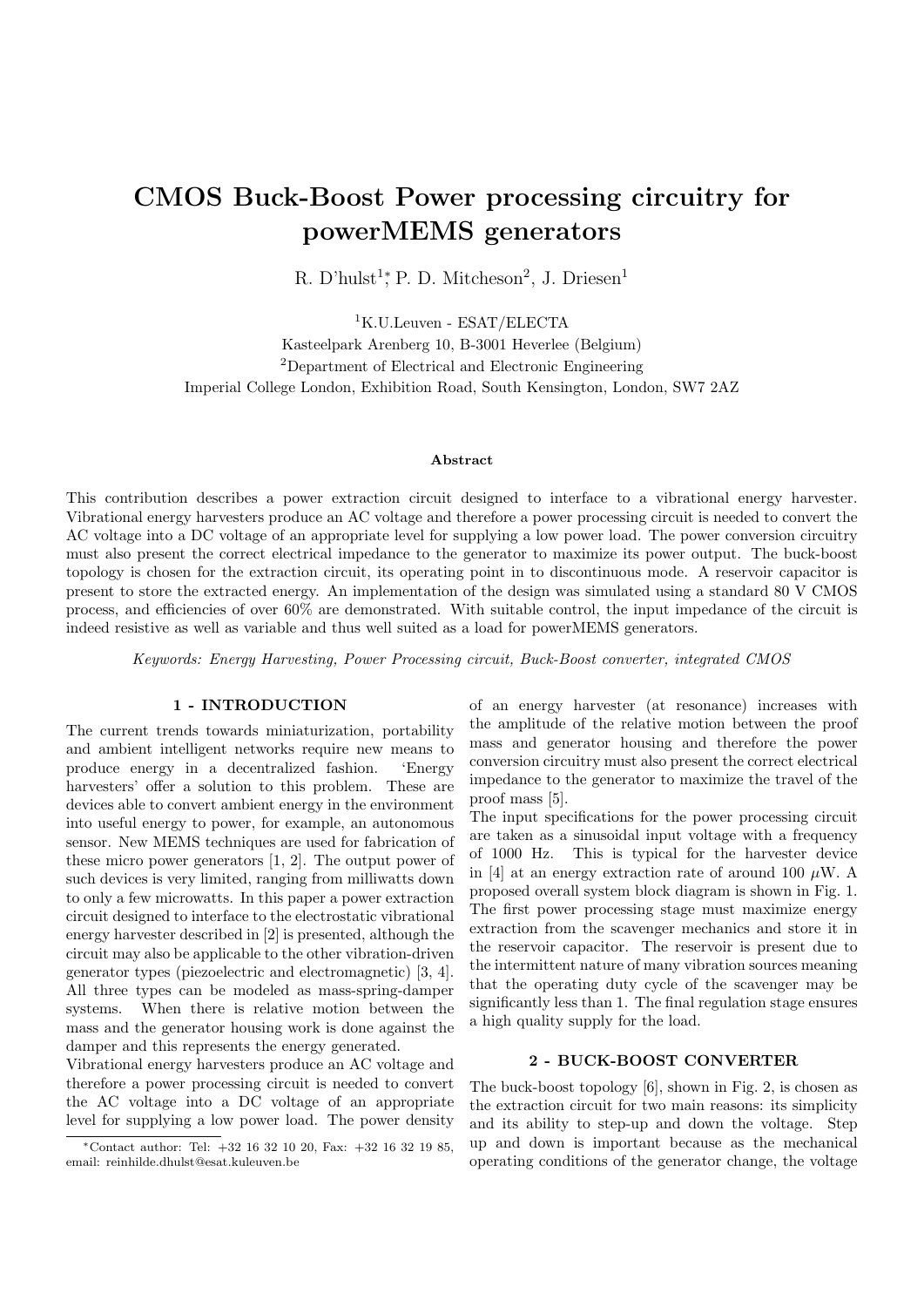

Figure 1 - Energy scavenger system level diagram.



Figure 2 - Basic Buck-Boost AC-DC switch-mode power converter.

at the input to the extraction circuit may fluctuate above and below the voltage on the storage capacitor. The operating point of the buck-boost switching converter is set to discontinuous mode, in order to reduce switching losses, and to keep the inductance as small as possible. This may allow integration of the inductor on chip and will at the very least ensure that external component sizes are minimized [7]. A high voltage is allowed on the output capacitor, to ensure optimal energy capture from the generator at all times, while energy usage by the load is variable. The input current of the buck-boost converter is shown in Fig. 3. The on-time  $(T_{on} = DT_s)$  of the switch is kept constant, as to assure a 'resistive' input impedance as is required by the scavenger. This load impedance needs to be variable to be able to optimize energy collection at different harvesting conditions. The input impedance of the processing circuit can be easily adapted by changing  $T_{on}$  of the main power transistor. Moreover, the input current drawn from the harvester is sinusoidal, this significantly increases energy yield compared to the use of a simple diode rectifier according to [7].

The peak input current can be approximated by eq. (1), if  $T_s \ll \frac{1}{f_h}$ , with  $T_s = \frac{1}{f_s}$  the switching period of the switch, and  $f_h$  the input vibration frequency of the scavenger. The output voltage amplitude of the harvester is given by  $V_I$ , and the inductance is given by L.



Figure 3 - Input current of the buck-boost converter in discontinuous conduction mode.

$$
i_{peak}(t) = \frac{V_I|sin(2\pi f_h t)|D}{Lf_s}
$$
\n(1)

The input current of the converter, averaged over one switching period is given by eq. (2).

$$
i_{avg}(t) = \frac{V_I|sin(2\pi f_h t)|D^2}{2Lf_s}
$$
\n(2)

The average input power of the converter is then given by eq. (3), this equation is used to calculate  $T_{on}$ , given a certain input power.

$$
P_{in} = 2f_h \int_0^{\frac{1}{2f_h}} \frac{V_I^2 |sin^2(2\pi f_h t)| D^2}{2Lf_s} = \frac{D^2 V_I^2}{4Lf_s} \tag{3}
$$

The input resistance is given by eq. (4).

$$
R_{in} = \frac{2Lf_s}{D^2} \tag{4}
$$

A high switching frequency should be used if a small inductance is desired, to allow for a fully integrated circuit. At very high  $f_s$ ,  $T_{on}$  decreases, but  $T_{on}$  should at least be higher than the sum of rise and fall times of the used switch, to allow it to turn fully on. The fall time of the current through the inductance is proportional to  $i_{peak}$ , and inversely proportional to the output voltage. To allow for a minimal current fall time at high output voltages, the switching frequency cannot be too high. An inductance of 10  $\mu$ H is used further on, a PCB-integrated inductor with this inductance seems to be feasible [8]. A switching frequency of 100 kHz is chosen, this gives a theoretical  $T_{on}$  of about one order larger than the reported sum of the transistor rise and fall times, with an input voltage range between 1 and 15 V, and an input power range of 10-100  $\mu$ W. Figure 4 shows how the  $T_{on}$  of the switch varies with varying input power and voltage amplitude, it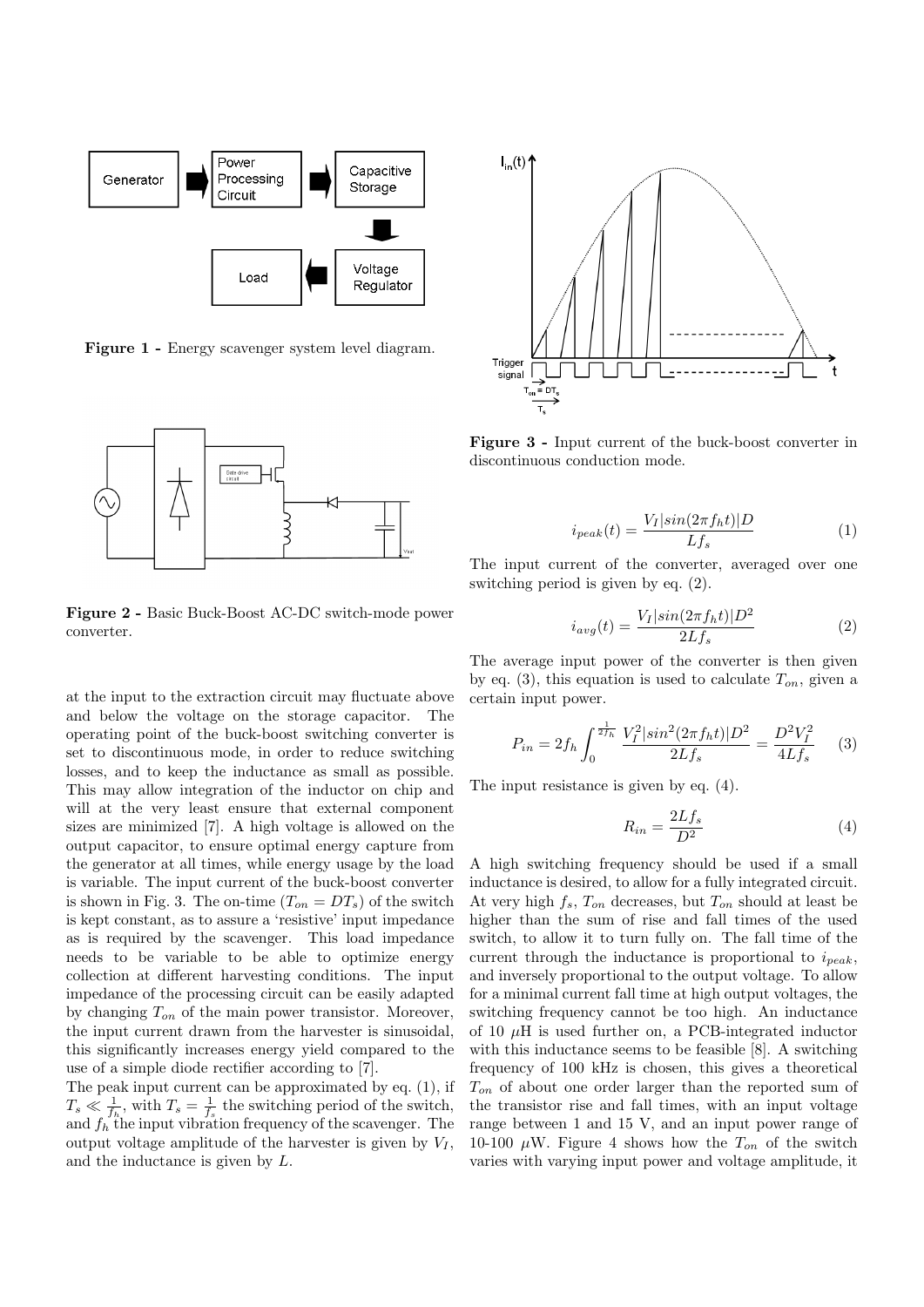can be seen that a low input voltage has an advantageous effect on  $T_{on}$ . The highest achievable output voltage, allowing for an acceptable current fall time is then about 20 V.



**Figure 4 -**  $T_{on}$  versus  $P_{in}$  and  $V_I$ .

#### 3 - IMPLEMENTATION

#### 3.1 - Component sizing

The design has been implemented and simulated using a standard 80 V CMOS process. High-voltage diodes and high-voltage transistors are available in this technology. The size of the power transistor was optimized by minimizing gate-charge losses as well as conduction and switching losses. Because conduction times of the transistor are very short, it is hard and even irrelevant to make a distinction between conduction and switching losses. As can be seen from Fig. 5, simply optimizing for conduction losses is not sufficient, gate charge losses are significant, so a compromise has to be made. Still, the gate-charge losses amount to almost one third of the total power transistor losses at the optimal transistor size. A decrease of the gate-charge losses is obtained by purposely under driving the gate with a low turn-on voltage. The threshold voltage of the high-voltage transistors lies at 0.7 V, if a gate drive voltage of 1 V is used in stead of the commonly used 3.3 V, the total loss due to the power transistor can be reduced with 25% at the optimal transistor size, as shown in Fig. 6. Diode losses, including reverse recovery losses, are minimal if the largest available diode area is used.

A diode rectifier is implemented for initial rectification, chosen for its simplicity. Possibly a fully synchronous rectifier is more efficient, to be investigated in future work.



Figure 5 - Conduction loss, gate-charge loss and total power loss during half a vibration period, versus the transistor area.



Figure 6 - Total energy loss versus transistor area, at different turn-on voltages.

#### 3.2 - Synchronous rectification

To avoid the power loss due to the forward voltage drop over the diode, a design with synchronous rectification has been implemented. The same conclusions for the sizing of the synchronous rectifying transistor can be drawn concerning gate charge losses and conduction losses of the main switch transistor, versus transistor size. Therefore, both the main switching transistor and the rectifying transistor are chosen to be equal in size and are driven with a gate-drive voltage of 1 V. Simulations show that the total synchronous rectifier losses are substantially less than the diode losses, if the same input power is drawn from the source. Figure 7 shows the distribution of the energy losses of the different components during one scavenger vibration period. 'Eds1' and 'Egc1' are the drain-source and the gate-charge losses of the main switch transistor, 'Edio' are the diode losses, 'Eds2' and 'Egc2' are the losses in the synchronous rectifier and 'Eout' is the fraction of the input energy going to the output capacitor. No parasitic losses in the inductor or the output capacitor are taken into account, neither are the losses due to